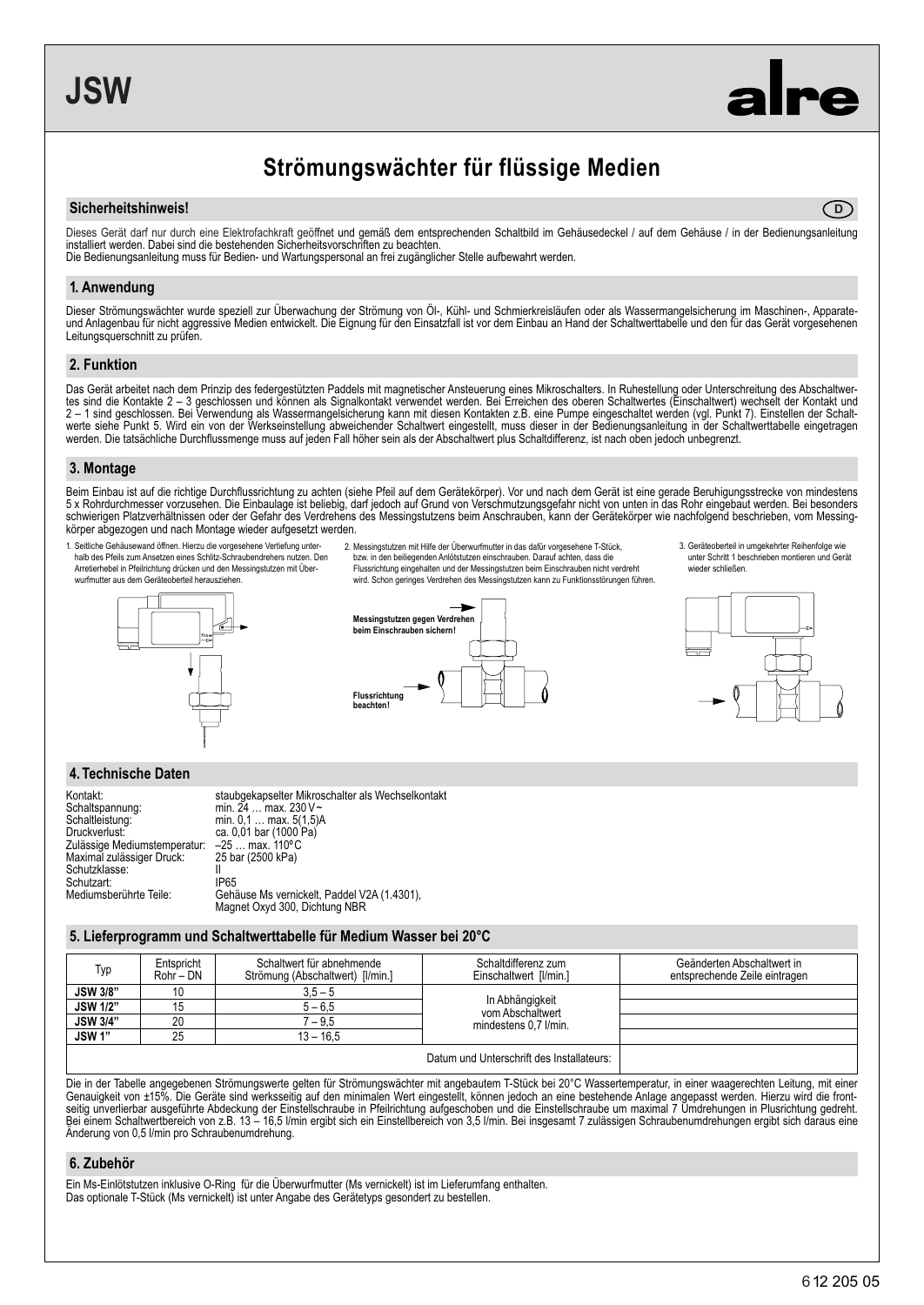## **Flow switch for the supervision of liquid media**

#### **Safety information!**

No persons other than expert electricians only must open this device in due compliance with the related wiring diagram shown in the housing cover / on the housing / represented in the corresponding operating instructions. All expert electricians committed to the execution of any such works must comply with the relevant safety regulations currently operative and in force.

These operating instructions must be kept at a place that can be accessed freely by the operating and/or servicing personnel in charge.

### **1. Application**

The flow switch described in these operating instructions has been specially designed for the supervision of non-aggressive media flowing in oil, cooling and/or lubrication circuits. It can also be used as a device that enables to protect against the lack of water in applications in the machine construction, the apparatus and plant engineering sphere.

#### **2. Functional description**

The operating principle of the device is based on a spring-supported paddle that triggers the magnetic excitation of a microswitch. In neutral position or in the event the cut-off value is being underrun, the contacts 2 to 3 are closed and can be used as signal contacts. Once the upper switching value (turn-on value) is attained, the contact changes over and the contacts 1 to 2 are closed. If used as protective device to prevent against the lack of water in industrial applications, these contacts enable to activate, for example, a pump (see section 7. below). As for the setting of the switching values, please refer to below section 5. In the event a switching value is set that deviates from the factory setting, this value must be noted and entered into the switching value table represented in section 5. here below. The actual flow rate must, in any event, exceed the cut-off value plus a certain switching difference and is not limited up the scale.

#### **3. Installation**

When installing the device, care must be taken to ensure that the flow direction is correct (see the arrow on the body of the device). Up- and downstream the device a moderation distance must be provided that is equivalent to least 5 times the diameter of the related tube. The device can be installed at any position. However, the device must, by reason of the risk of getting dirtied, not be installed into the tube from below. If the space conditions are difficult or if there is danger that the brass connecting piece could get distorted while screwing it on, the body of the device can, as described hereafter, removed from the brass body and be put on again after the installation.



**Make sure to comply with the correct flow direction!**

3. To mount the upper part of the device, proceed in inverse order (see description under point 1. left hand) and reclose the device.

**E**



#### **4. Technical data**

Switching voltage: min. 24 ... max. 230 V~<br>Switching capacity: min. 0.1 ... max. 5(1.5) Switching capacity: min. 0.1 ... max. 5(1.5)<br>Pressure loss: approx. 0.01 bar (1000 Admissible temperature<br>of liquid / medium: Maximum admissible pressure: Protection class:<br>
Degree of protection: IP65 Degree of protection:<br>Parts in contact with liquid:

Contact: dust-sealed microswitch (changeover contact)<br>Switching voltage: min. 24 ... max. 230 V ~ approx.  $0.01$  bar (1000 Pa) –25 … max. 110°C<br>25 bar (2500 kPa)

housing of nickel-plated brass; paddle of V2A (1.4301); magnet: oxide 300; gasket of NBR.

#### **5. Delivery range and switching value table for water at 20°C**

| Type                             | Corresponds<br>to tube – DN | Decrasing flow switching value<br>(cut-off value) [I/min.] | Switching difference in relation<br>to the turn-on value          | Please enter the altered<br>cut-off value in related line below |
|----------------------------------|-----------------------------|------------------------------------------------------------|-------------------------------------------------------------------|-----------------------------------------------------------------|
| <b>JSW 3/8"</b>                  | 10                          | $3.5 - 5$                                                  | In dependence on the<br>cut-off value, at least<br>$0.7$ $l/min.$ |                                                                 |
| <b>JSW 1/2"</b>                  | 15                          | $5 - 6.5$                                                  |                                                                   |                                                                 |
| <b>JSW 3/4"</b>                  | 20                          | $7 - 9.5$                                                  |                                                                   |                                                                 |
| <b>JSW1"</b>                     | 25                          | $13 - 16.5$                                                |                                                                   |                                                                 |
| Date and signature of installer: |                             |                                                            |                                                                   |                                                                 |

The flow values indicated in the table hereinabove apply to flow switches with an attached T-piece that have been installed in a horizontal tube (water temperature 20°C, ±15 %). Ex factory, the devices are delivered preset to a minimum value, but can be adapted to an existing system. For this purpose, the cover of the captive setting screw that exists on the front of the device, must be slid open in the direction of the arrow and the setting screw be turned 7 times in "+" direction. With a switching value range of, for example, 13 to 16.5 l/min., the setting range is 3.5 l/min. With a number of in total 7 turns of the screw the modification obtained by turning the screw one time, comes to 0.5 l/min.

#### **6. Accessories**

One brass soldering end including o-ring (nickel-plated brass) is included in the scope of the delivery. The optional T-piece (nickel-plated brass) must be ordered seperately. When doing so, please indicate the type of the related device.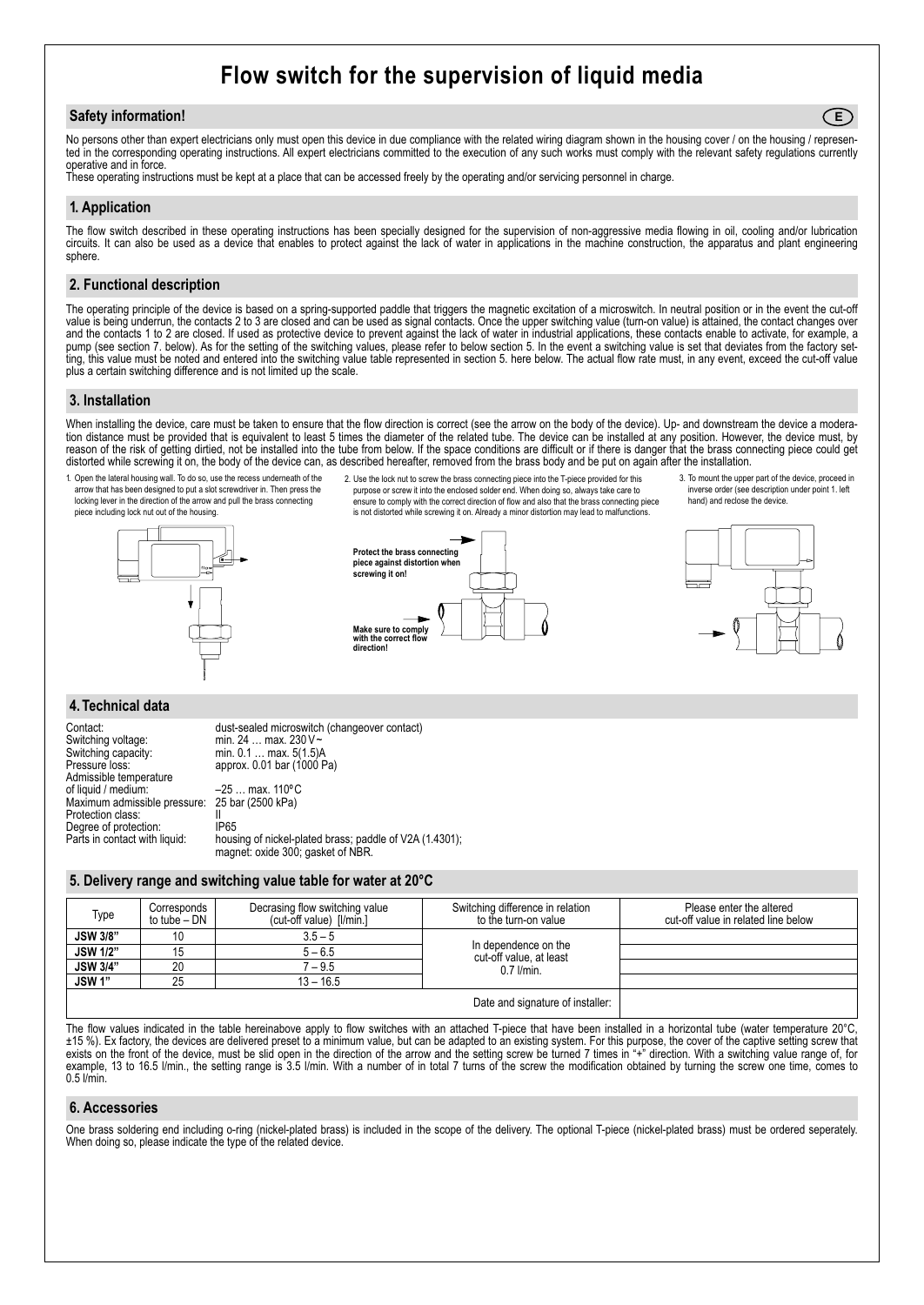### **Regolatore di portata per sostanze liquide**

#### **Avvertimento di sicurezza!**

Questo apparecchio può essere aperto esclusivamente da un elettricista ed installato in base allo schema elettrico, riportato nel coperchio della scatola / sulla scatola / nelle istruzioni per l'uso.

Le istruzioni per l'uso dovranno essere custodite per il personale di servizio e di manutenzione in un punto accessibile.

#### **1. Applicazione**

Questo regolatore di portata è stato concepito esclusivamente per il controllo del flusso in circuiti di olio, raffreddamento e lubrificazione o come organo protettivo a sequito di mancanza d'acqua nel settore costruzione macchine ed impianti per sostanze non aggressive. La compatibilità per il caso specifico deve essere verificata prima dell'installazione sulla base della tabella dei valori di comando e della sezione della tubazione per l'apparecchio.

#### **2. Funzionamento**

L'apparecchio funziona in base al principio della paletta caricata a molla con attivazione magnetica di un microinterruttore. In posizione di riposo o di mancato raggiungimento del valore di disinserimento i contatti 2 – 3 sono chiusi e possono essere usati come contatto di segnalazione. Al raggiungimento del valore di comando superiore (valore di inserimento) il contatto commuta e 2 – 1 si chiudono. Per l'impiego come organo protettivo per mancanza di acqua con questi contatti si può ad esempio attivare una pompa (vedi punto 7). Per la registrazione dei valori di comando vedi punto 5. Se viene impostato un valore di comando diverso da quello regolato in sede di produzione, esso deve essere annotato nella tabella dei valori di comando nelle istruzioni per l'uso. La portata effettiva deve essere in ogni caso superiore a quella del valore di disinserimento + differenza di comando, essa è tuttavia illimitata verso l'alto.

#### **3. Montaggio**

Per il montaggio fare attenzione al senso corretto della portata (vedi freccia sul corpo apparecchio). A monte ed a valle dell'apparecchio occorre prevedere un tratto di stabilizzazione diritto con diametro di 5 volte superiore rispetto a quello del tubo. La posizione di montaggio è libera, esso non deve tuttavia essere installato dal basso nel tubo per il rischio di imbrattamento. Se le condizioni di spazio sono particolarmente difficili o se sussiste il pericolo di sfilettamento del manicotto in ottone all'avvitamento, il corpo apparecchio può essere tolto dal corpo in ottone, come di seguito descritto, ed essere riapplicato dopo il montaggio.

1. Aprire il fianco dell'apparecchio. Allo scopo utilizzare la prevista rientranza sotto la freccia per applicare un cacciavite ad intaglio. Spingere la leva di arresto nel senso della freccia ed estrarre il manicotto in ottone con il dado a risvolto dalla parte superiore dell'apparecchio.



2. Avvitare il manicotto in ottone con il dado a risvolto nel raccordo a T previsto allo scopo o nel manicotto saldato accluso. Assicurarsi che il senso del flusso sia corretto e che il manicotto in ottone all'avvitamento non sia soggetto a sfilettamenti. È sufficiente un lieve sfilettamento del manicotto per alterare il funzionamento.



3. Per il montaggio della parte superiore dell'apparecchio invertire opportunamente le operazioni di smontaggio, come descritto al punto 1 e richiudere l'appare

**I**



### **4. Dati tecnici**

Tensione comando: min. 24 ... max. 230 V ~ Potenza comando: min. 0,1 ... max. 5(1,5)A<br>Perdita pressione: ca. 0,01 bar (1000 Pa) Temperatura liquido ammessa: - 25 ... max. 110°C<br>Pressione max ammessa: 25 bar (2500 kPa) Pressione max ammessa: Classe protezione: II<br>Tipo protezione: IP65 Tipo protezione:<br>Parti in contatto con liquido:

Contatto: microinterruttore incapsulato antipolvere come contatto di scambio ca. 0,01 bar (1000 Pa)<br>-25 ... max. 110°C scatola in ottone nichelata, levetta V2A (1.4301),

#### **5. Programma di consegna e tabella valori comando per acqua a 20°C**

magnete ossido 300, guarnizione NBR

| Tipo                            | Corrisponde<br>tubo – DN | Valore di comando per flusso<br>in calo (valore disinserimento) | Differenza di comando rispetto<br>a valore di inserimento            | Valore di disinserimento modificato<br>riportato nella riga corrispondente |
|---------------------------------|--------------------------|-----------------------------------------------------------------|----------------------------------------------------------------------|----------------------------------------------------------------------------|
| <b>JSW 3/8"</b>                 | 10                       | $3.5 - 5$                                                       | In funzione del valore di<br>disinserimento almeno<br>$0.7$ $l/min.$ |                                                                            |
| <b>JSW 1/2"</b>                 | 15                       | $5 - 6.5$                                                       |                                                                      |                                                                            |
| <b>JSW 3/4"</b>                 | 20                       | $-9.5$                                                          |                                                                      |                                                                            |
| <b>JSW1"</b>                    | 25                       | $13 - 16.5$                                                     |                                                                      |                                                                            |
| Data e firma dell'installatore: |                          |                                                                 |                                                                      |                                                                            |

I valori di flusso indicati sulla tabella sono validi per regolatori di portata con raccordo a T integrato ad una temperatura dell'acqua di 20°C in una tubazione orizzontale con una precisione di ±15%. Gli apparecchi sono impostati in sede di produzione sul valore minimo, ma possono essere adeguati all'impianto disponibile. Allo scopo sospingere la copertura frontale fissa della vite di registro nel senso della freccia e stringere la vite di registro per 7 giri al massimo nel senso +. In un campo di valori di comando ad es. 13 – 16 l/min si ha un campo di registrazione di 3,5 l/min. Per 7 giri complessivi della vite si ha una modifica di 0,5 l/min ad ogni giro di vite.

#### **6. Accessori**

Un manicotto in ottone con anello toroidale per il dado a risvolto (ottone nichelato) è compreso nel kit di fornitura. Il raccordo a T, disponibile su richiesta (ottone nichelato) deve essere ordinato separatamente indicando il tipo di apparecchio.